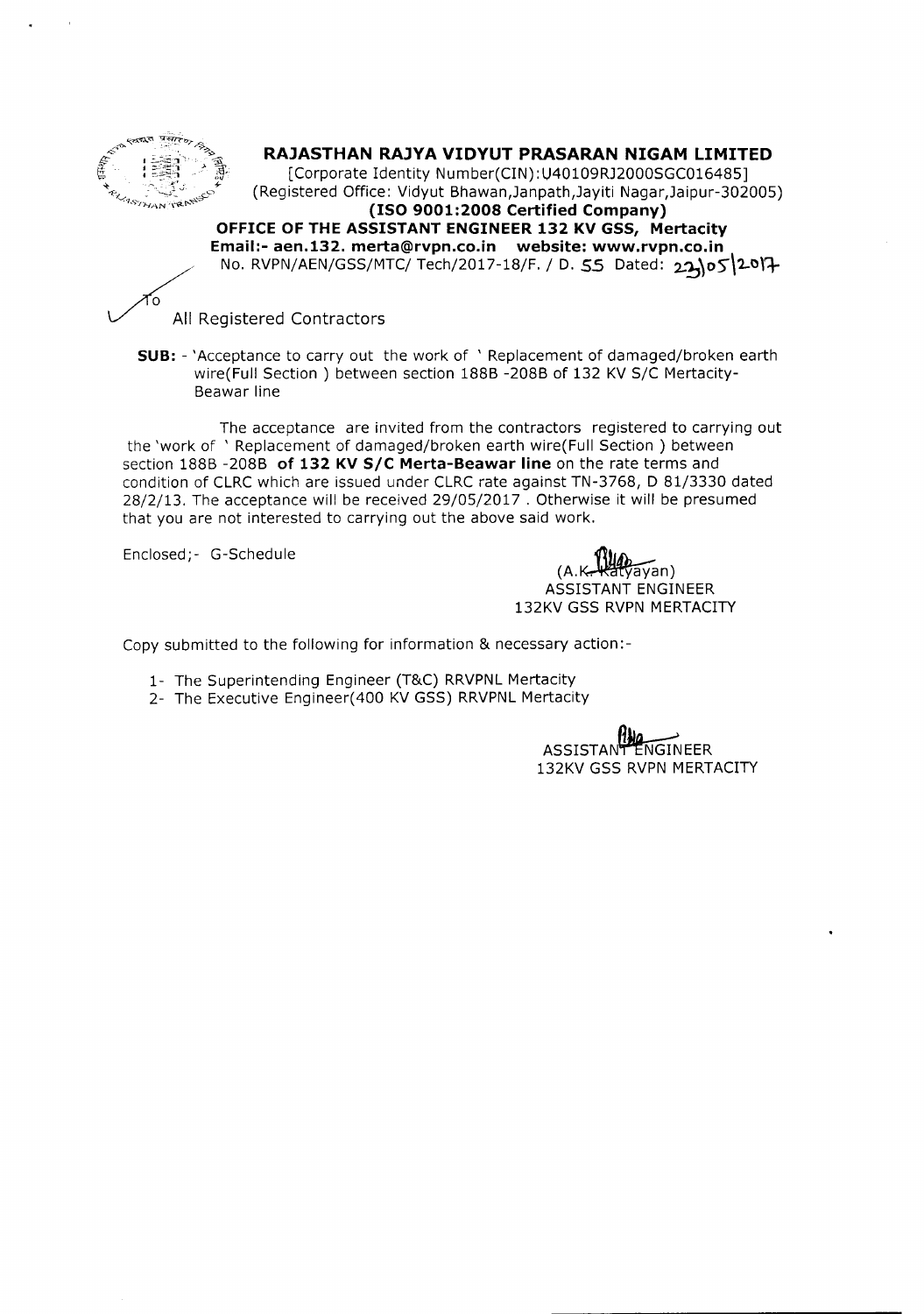## **G- Schedule**

|         | Merta-Beawar line                          | Name of Office :- AEN 132 KV GSS RRVPNL Mertacity                                                                                    |                         |             |                      |                  |             |
|---------|--------------------------------------------|--------------------------------------------------------------------------------------------------------------------------------------|-------------------------|-------------|----------------------|------------------|-------------|
| sr<br>N | <b>CLRC</b><br>Ref& Item<br>N <sub>O</sub> | <b>Description of Work</b>                                                                                                           |                         | Unit   QTY. | Rate<br><b>RS.00</b> | Amount<br>in Rs. | Remar<br>ks |
|         | $\mathbf{2}$                               | 3                                                                                                                                    | $\overline{\mathbf{4}}$ | 5           | 6                    | 7                | 8           |
|         | Ajmer Zone<br>(ii)<br>(b)<br>(d)           | <b>Maintenane of Transmission line</b><br><b>OUT SIDE BSR ITEMS</b><br>Replacement of damaged/BrokenEarth<br>(Full Section)<br>Wirec | <b>KM</b>               | 6.500       | 6600.00              | 42900.00         |             |
|         |                                            | <b>TOTAL</b>                                                                                                                         |                         |             |                      | 42900.00         |             |
|         |                                            | Amount in Words(Rs): Fourty Two thousand Nine Hubdred Only.                                                                          |                         |             |                      |                  |             |
|         | Certificates:-                             |                                                                                                                                      |                         |             |                      |                  |             |
|         |                                            | 1- That the G- schedule is based On CLRC TN-3768 /D 81/3300 Dated 28/02/2013                                                         |                         |             |                      |                  |             |
|         |                                            |                                                                                                                                      |                         |             |                      |                  |             |

Assistant Engineer (132 KV GSS) RRVPNL Mertacity

 $\overline{\mathcal{L}}$ **Ku** 

Junior Engineer (M) 132 KV GSS RRVPN Mertacitty